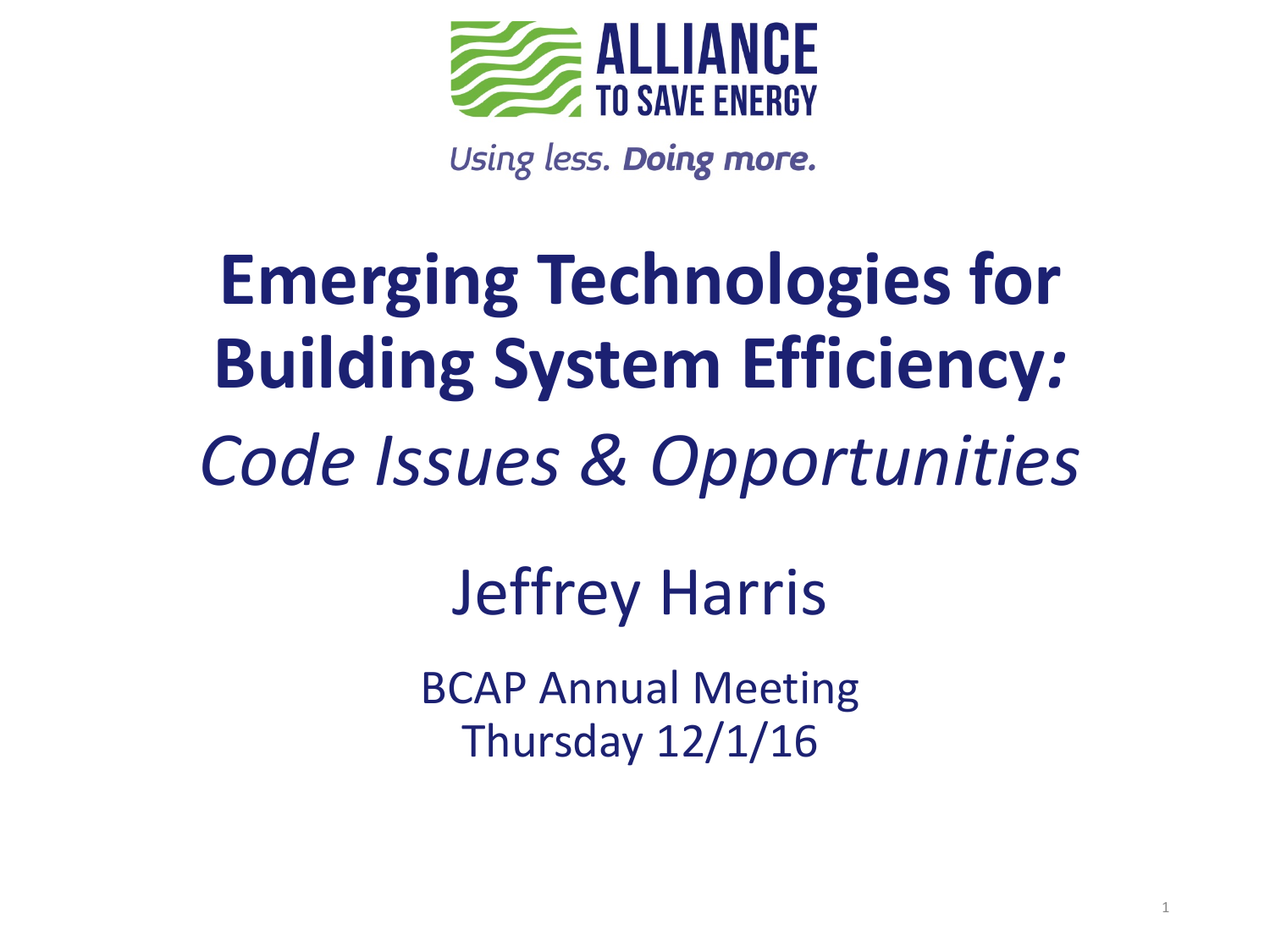#### **Overview**

- Building Systems Efficiency Initiative
- DC Power Distribution
- CHP and District Energy
- Buildings to Grid (B2G) & microgrids
- Codes as a policy tool for system efficiency

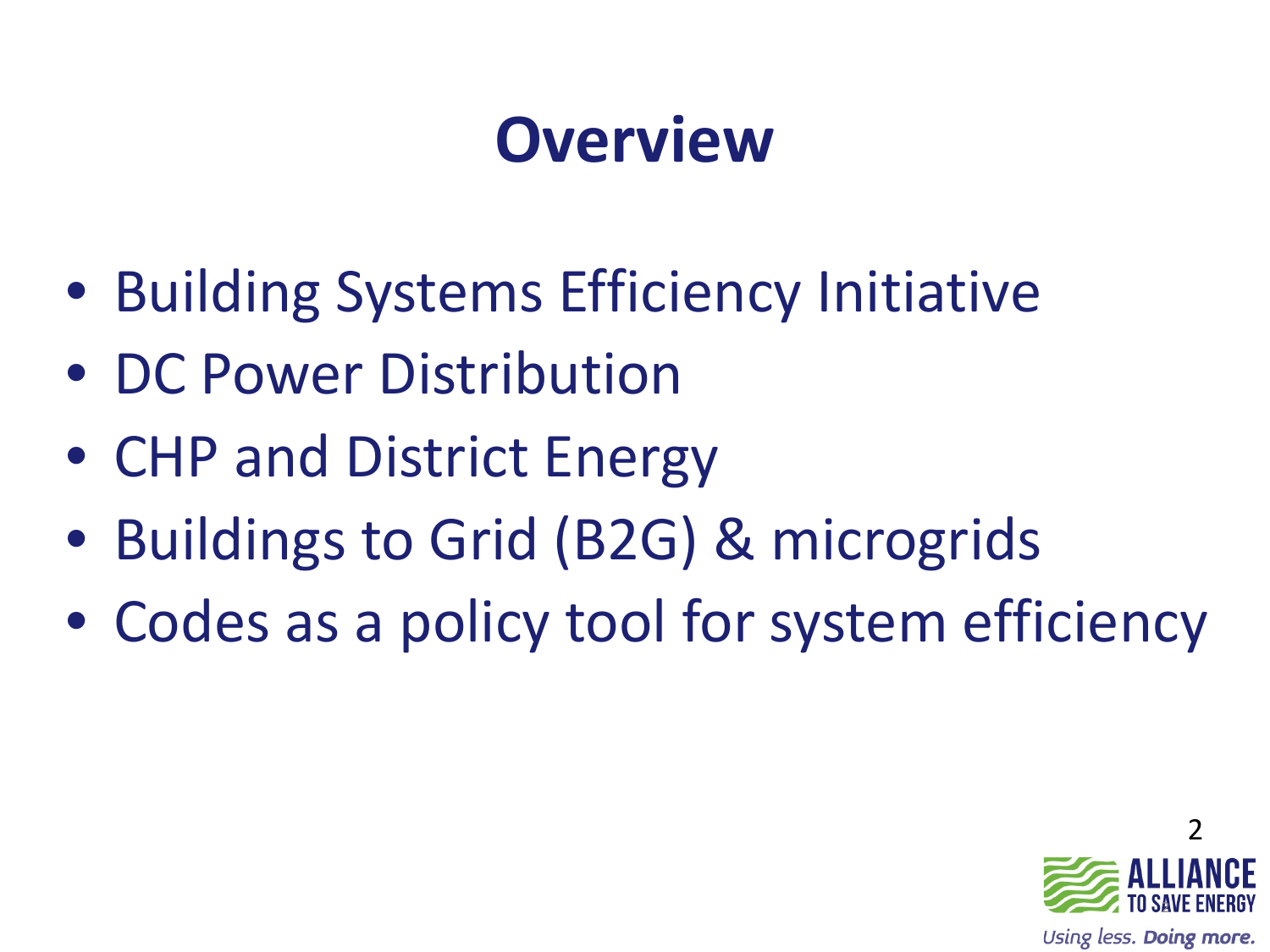#### **Why Systems Efficiency?**

- Product-level efficiency: large remaining potential but diminishing returns (...?)
- Systems efficiency *vs* device-level: 2x to 10x gains
- Whole-building efficiency matters but so do components and systems
- Non-energy benefits

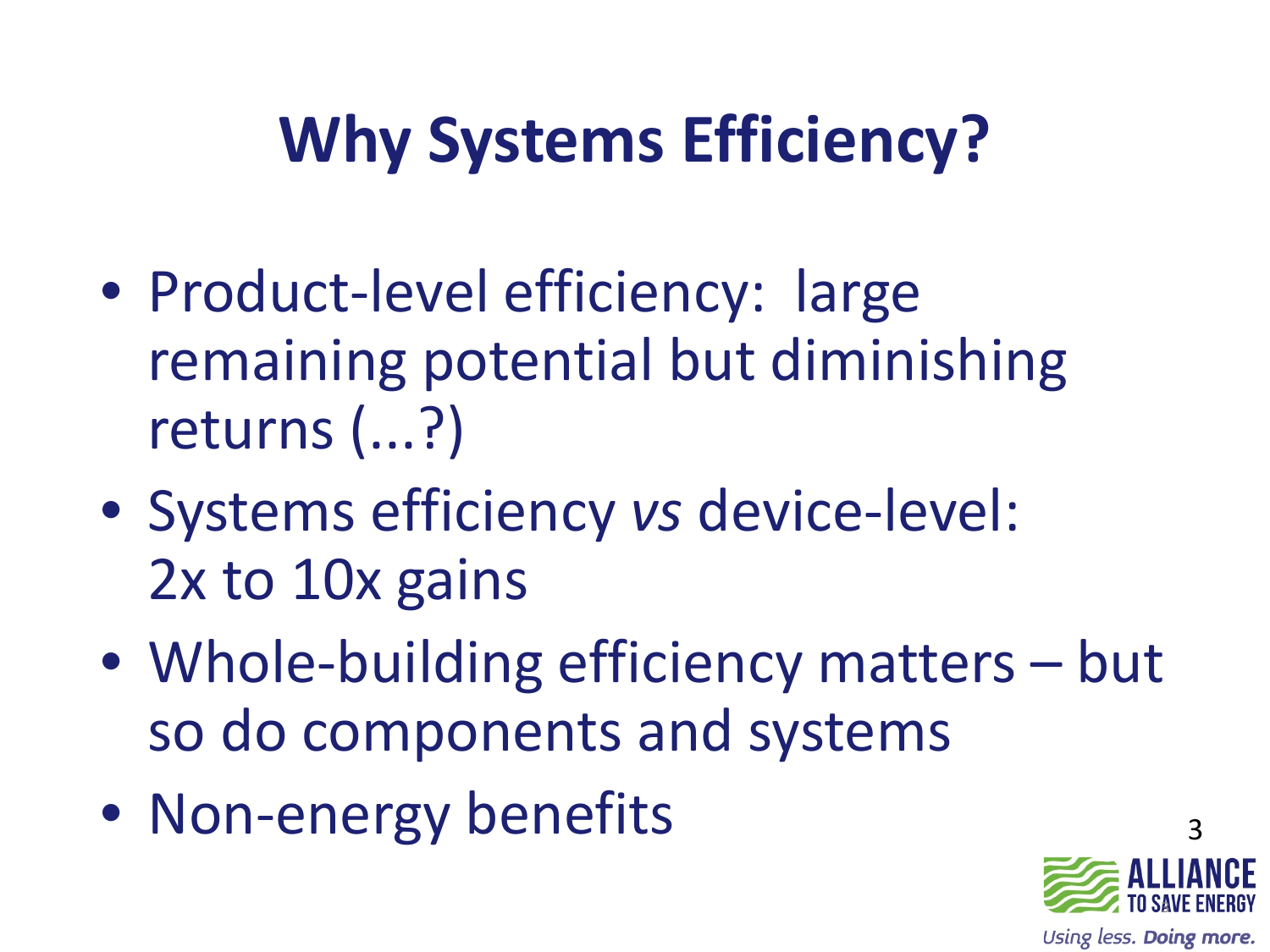#### **SEI Year 1 Report**

# GREATER THAN THE SUI OF ITS PARTS THE CASE FOR A SYSTEMS APPROACH

TO ENERGY EFFICIENCY

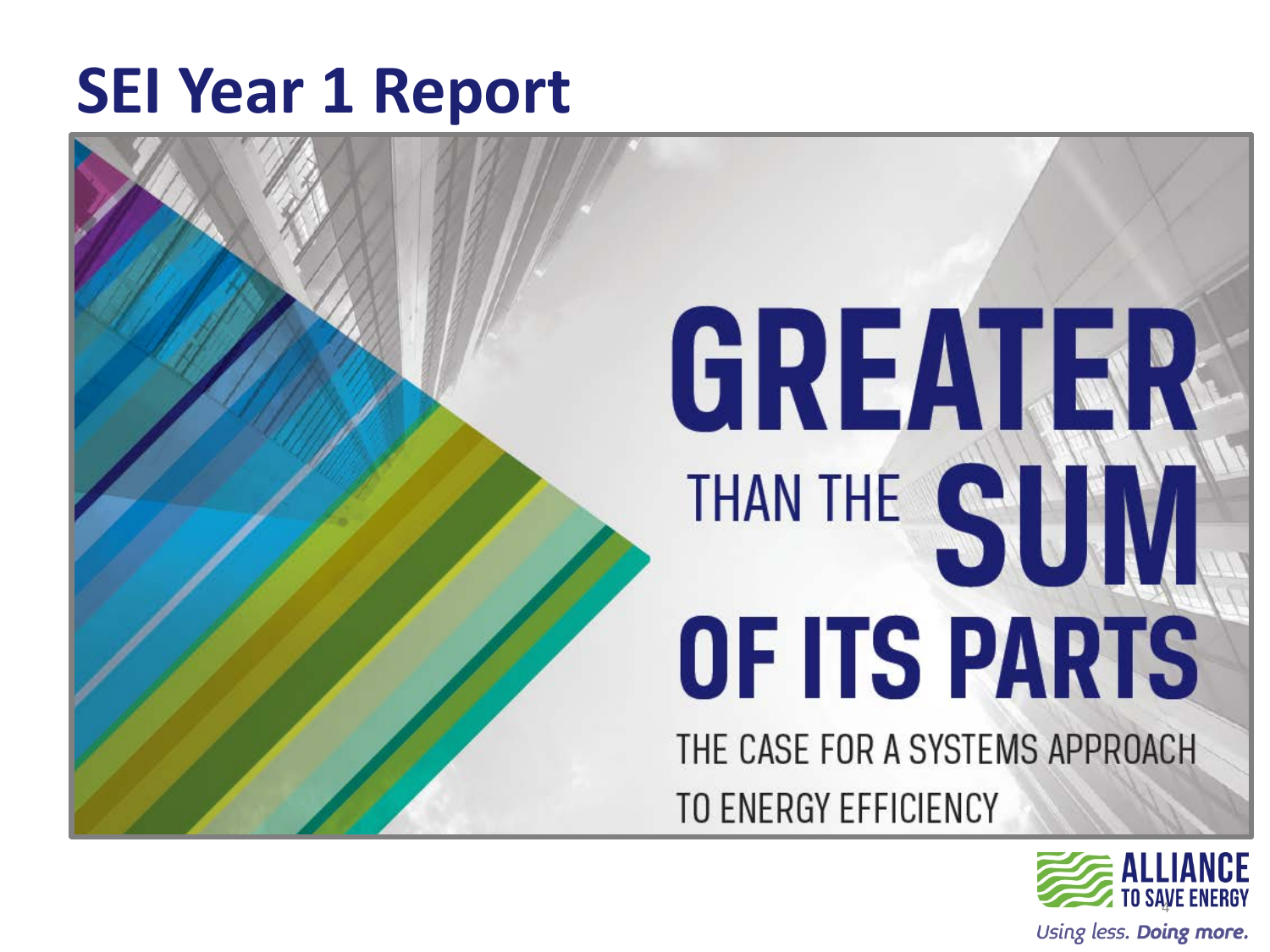#### **Strategies for System Efficiency**

- *Break down silos -* collaboration among industry stakeholders; between industry & policymakers
- *Effective integration* within and among systems
- *Optimize technology –* smart design and smart control
- *Incorporate systems strategies throughout the building life cycle –* from design through construction, commissioning, and O&M
- *Think outside the building* campus or community scale systems; buildings-to-grid integration



Using less. Doing more.

5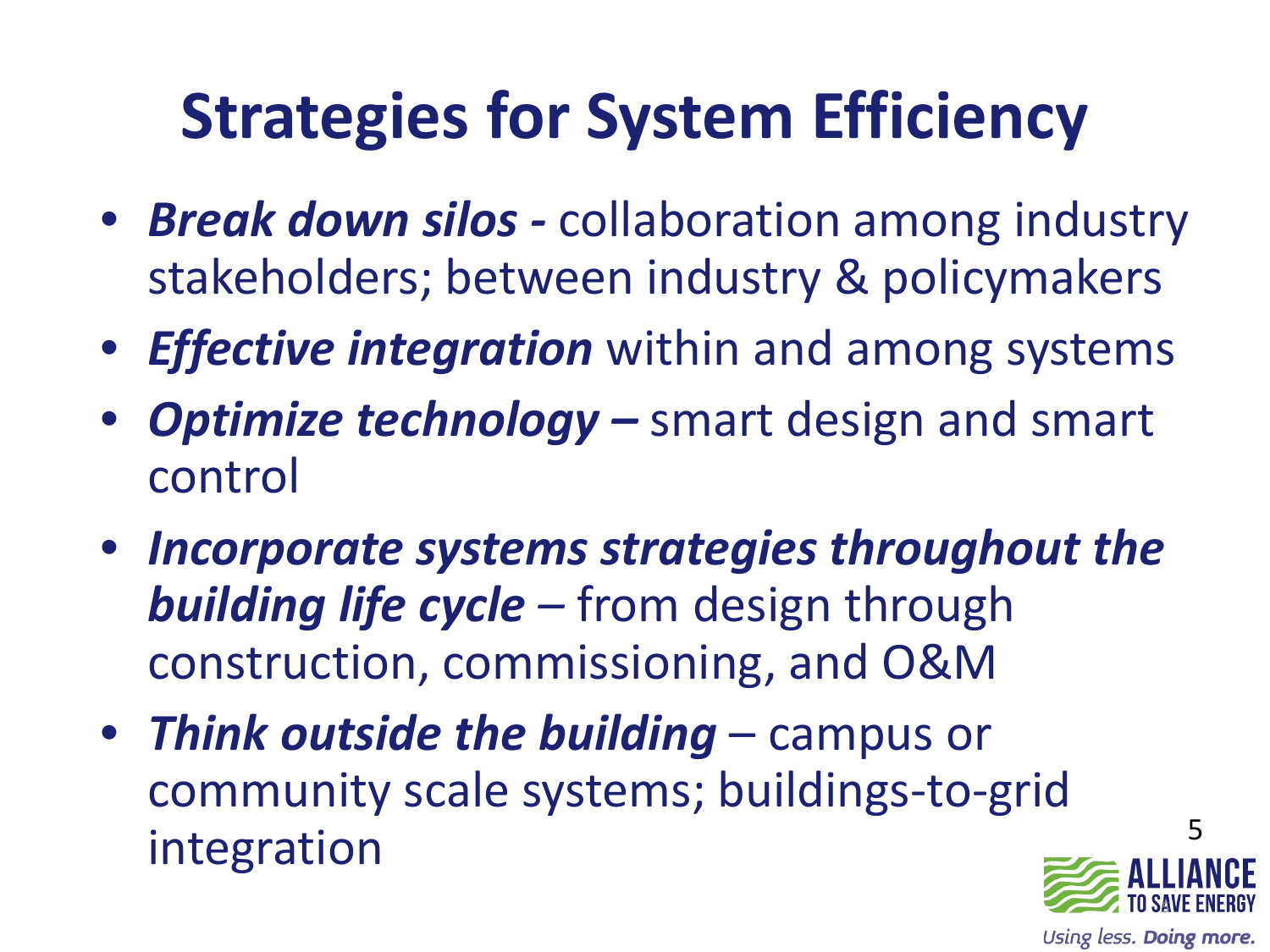#### **SEI Roadmap (5/17) & Follow-ups**

- Scope:
	- o Building systems and interactions (modeling)
	- o Building life-cycle
	- o DC power distribution
	- o Grid-edge and district energy
	- o Implementation strategies
- Federal & state actions
	- o Legislation (infrastructure, tax reform)
	- o Utility regulation
	- o Public sector leadership, demonstrations
	- o Review DOE programs & structure
- Continuing outreach: Gov't., industry, practitioners...

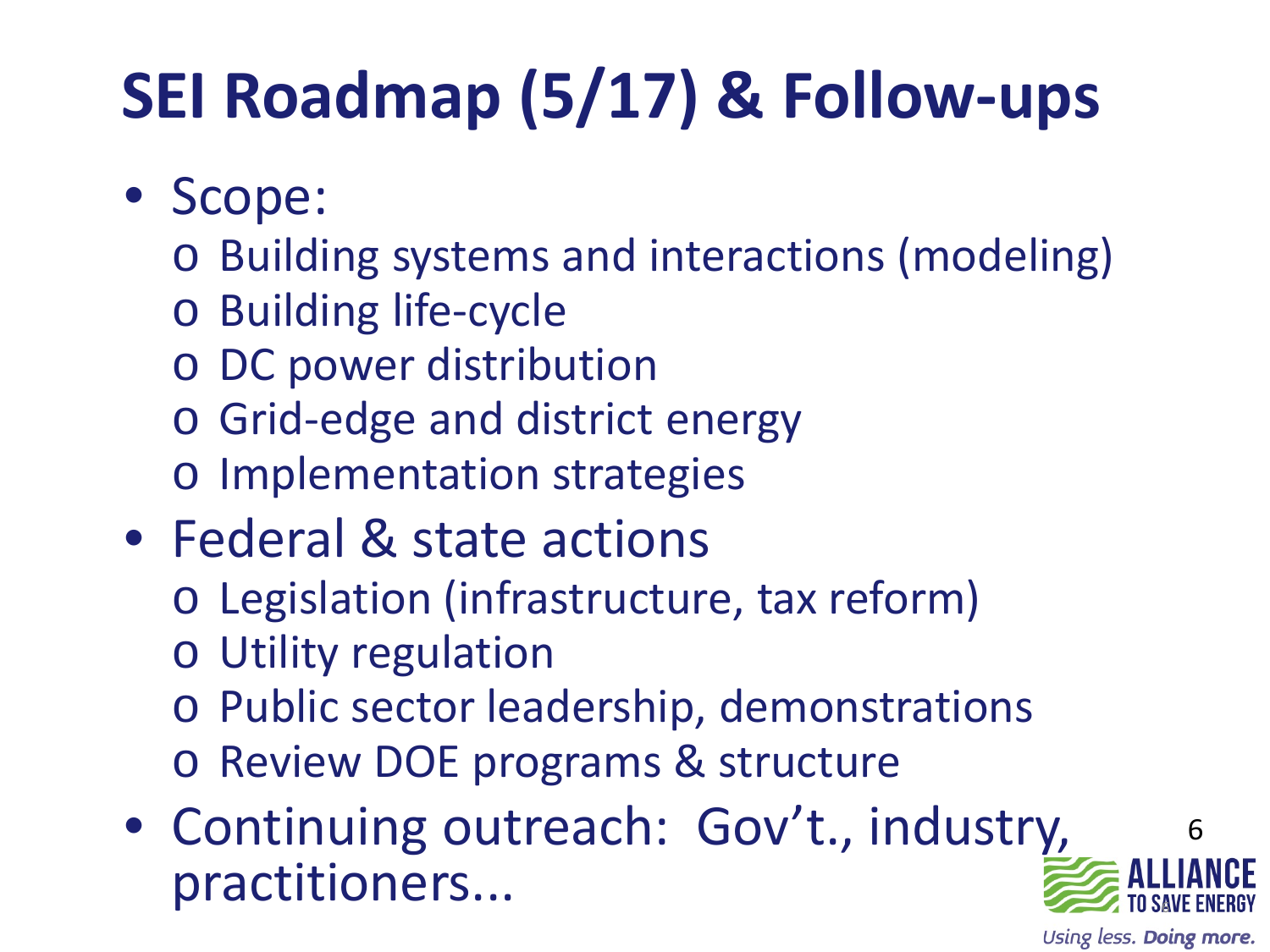#### **DC Power Distribution**

- DC benefits:
	- o Reduced AC/DC conversion losses: ~7-14% savings
	- o Power quality, safety, reliability
	- o Resilience: Integrate with on-site PV + storage
	- o Integrate power and control
	- o Lower installation/remodeling costs
	- o U.S. competitiveness
- 70% of residential end-uses are (could be) DC
- Near-term markets: Data centers, telecom, **NZE**

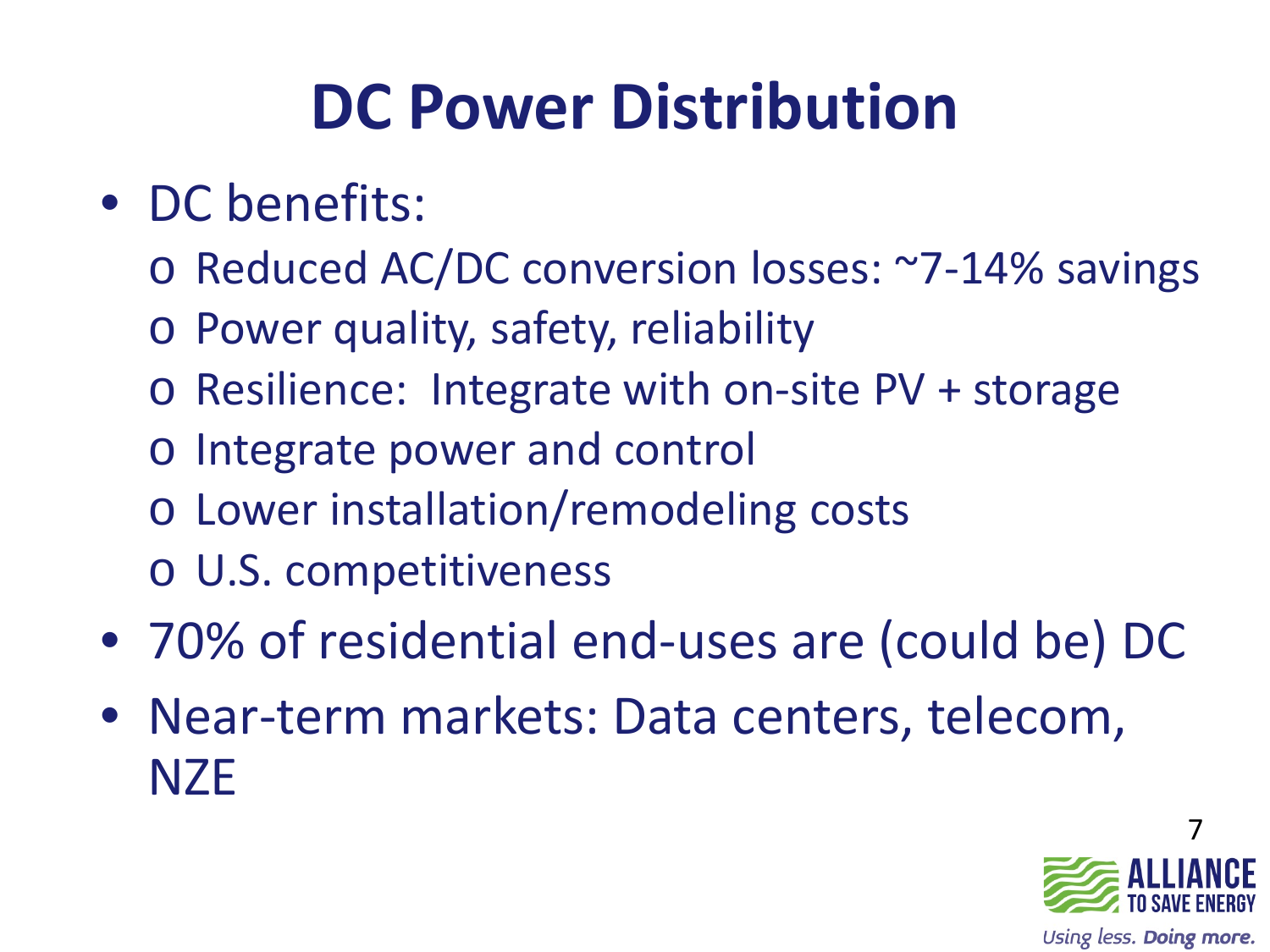#### **DC Power (cont.)**

- Growing interest internationally
	- o IEC/SEG4
	- o Germany, EU ENIAC, China, India... (DC for rural microgrids)
- Industry & states provide U.S. leadership; not yet a DOE priority
	- o EMerge Alliance; DC-Nexus
	- o State initiatives in CA and CO
- Barriers to DC
	- o Limited product availability ("chicken-and-egg")
	- o Lack of supplier, installer, and consumer familiarity
	- o Workforce training
	- o "AC-centric" codes, standards, DOE test methods
- Pathways to introduce DC in existing buildings



Using less. Doing more.

8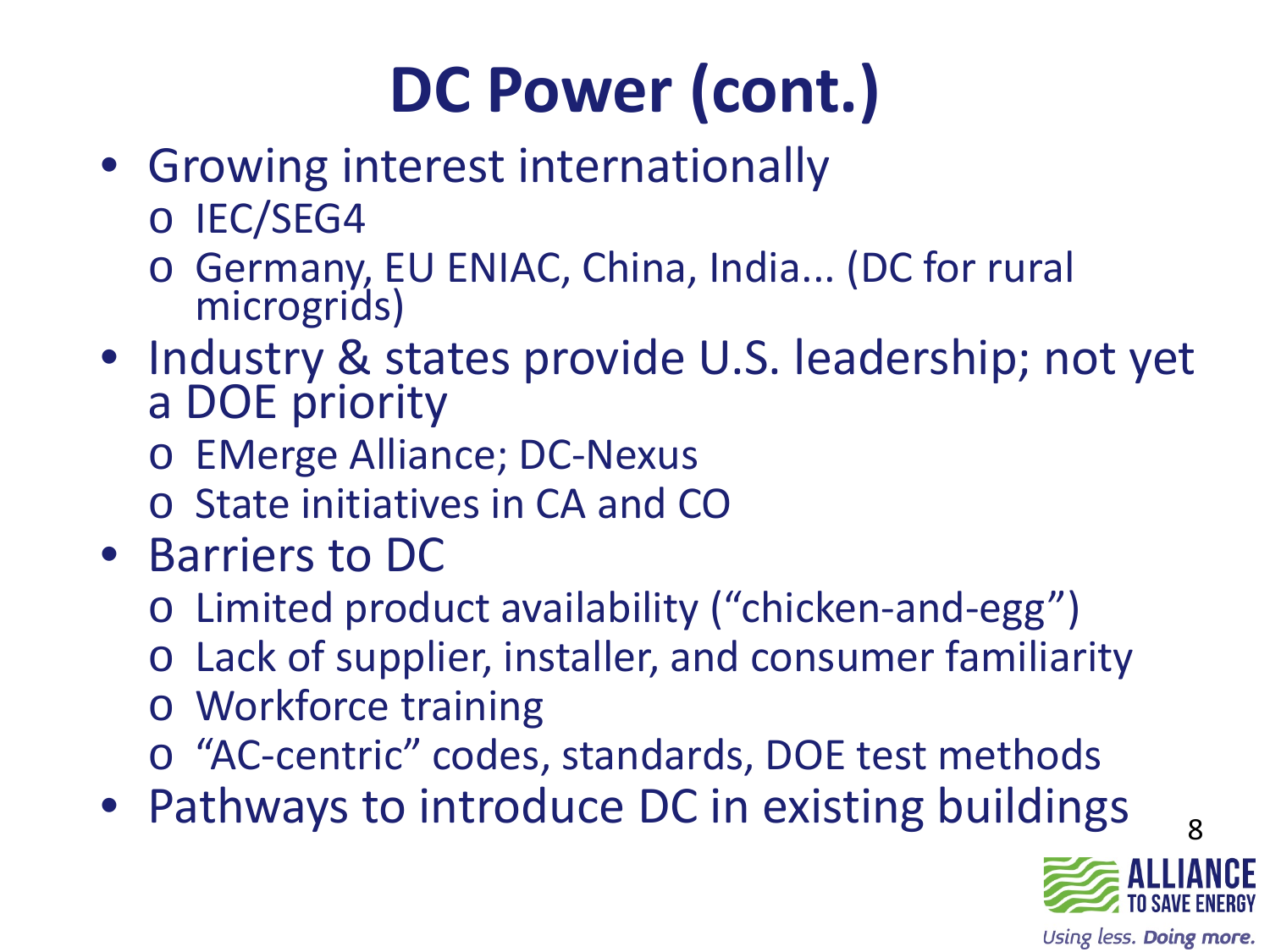#### **DC Power – Recommendations**

- RD&D on DC devices and systems
- Develop DC-oriented training and tools
- Update DOE energy test methods
- Review/revise electrical & building codes
- Federal inter-agency and inter-program coordination
	- o Identify market barriers
	- o Federal facility demo's (NZE, resilience)

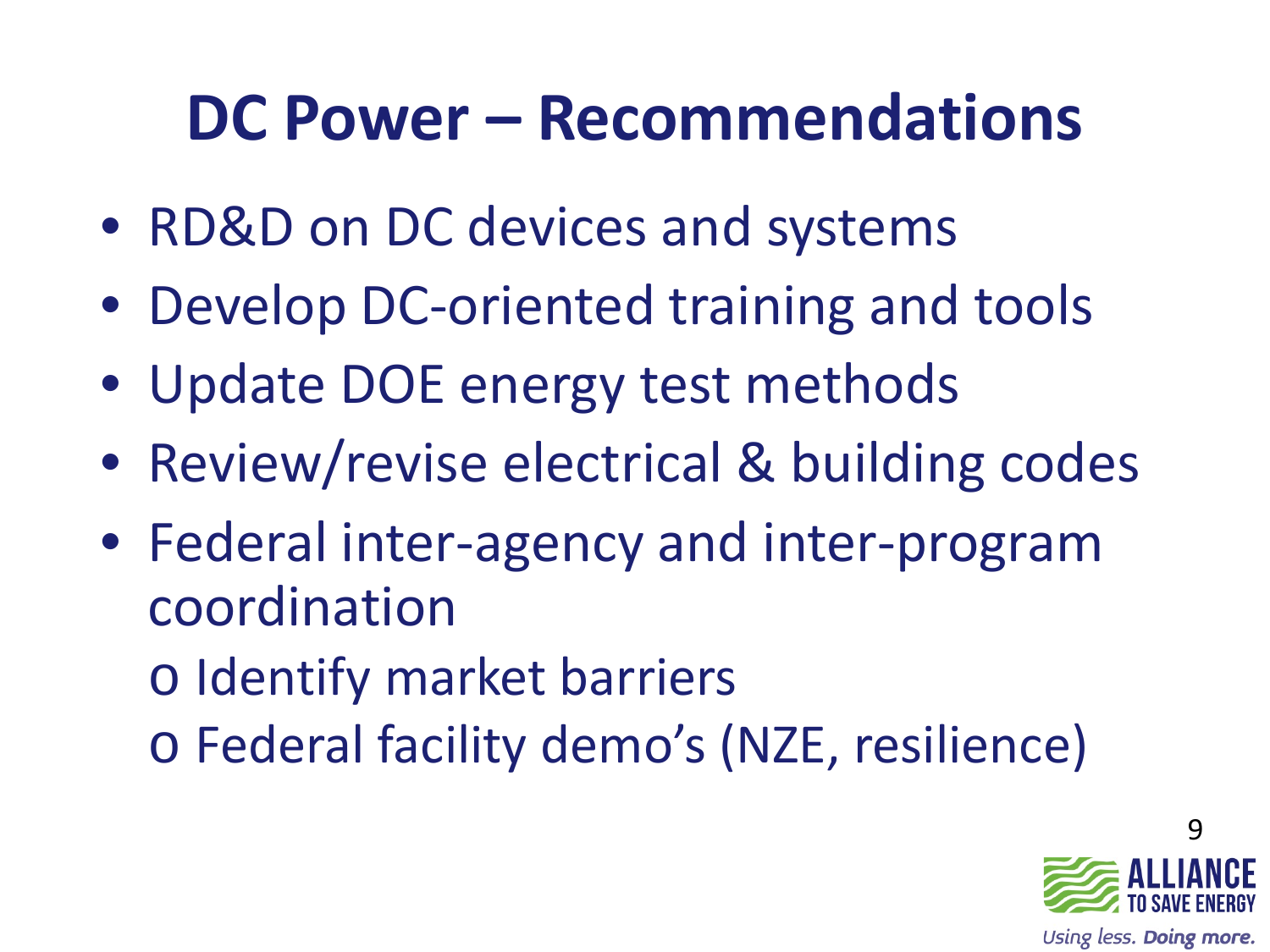#### **CHP and District Energy**

- CHP can contribute significantly to building resilience and grid reliability
- DES offers multi-fuel flexibility; heating/cooling savings of 30-50%
- CHP and DES often combined; more common outside U.S.
	- o Now: DES for campus facilities, some older cities; CHP mostly industry
	- o But DOE study found *more* CHP potential in commercial & MF buildings than in industry!
	- o NYSERDA: "Packaged CHP" concept for buildings 10

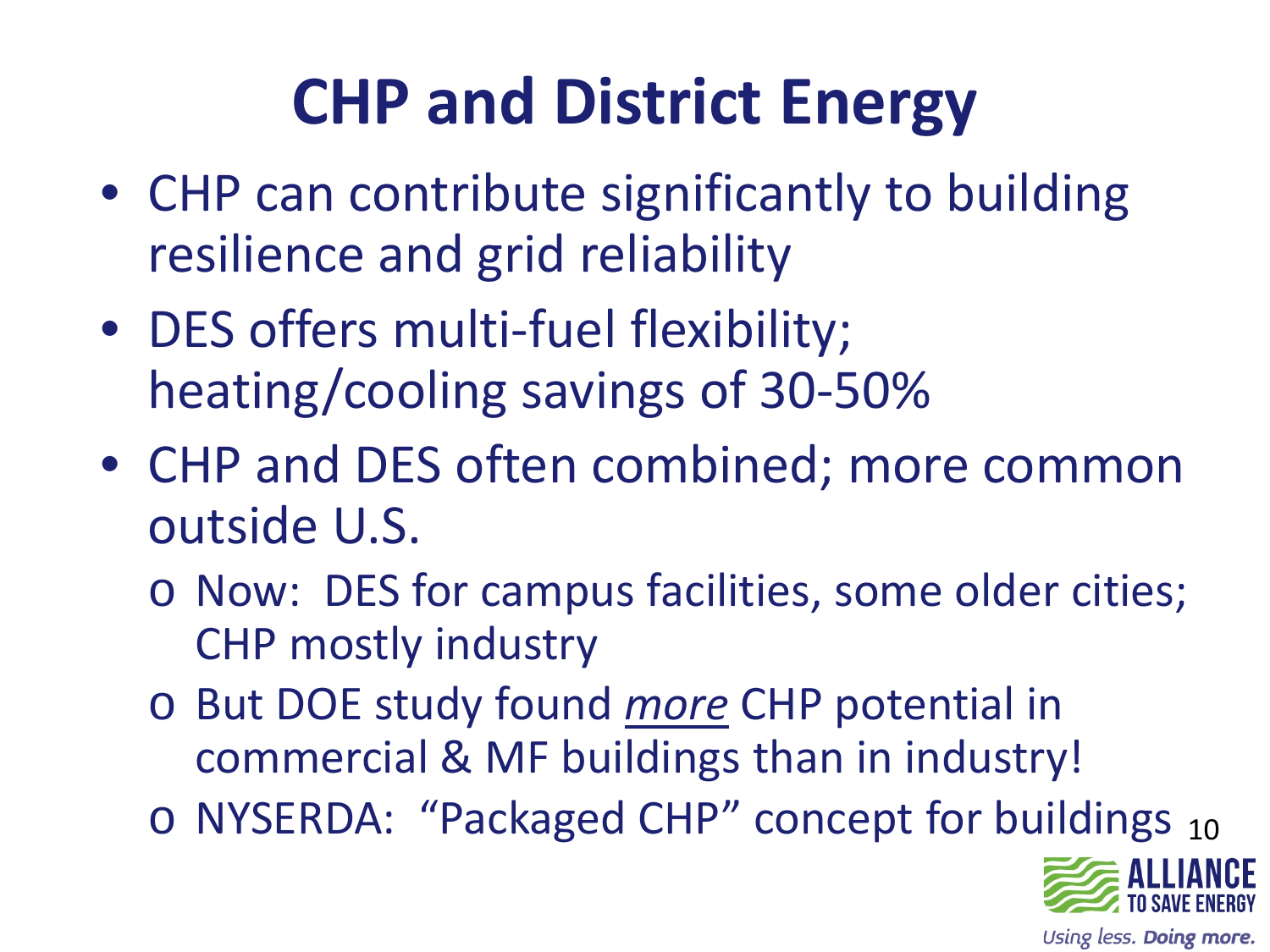#### **CHP and DES (cont.)**

- Early-stage DES feasibility studies (heat-mapping) o Reduce risk; attract private capital
- Extend CHP tax incentives; include DES connection
- DES-designated areas: development bonuses and "DES-ready" requirements
- Public infrastructure to consider CHP as default (hospitals, schools, wastewater treatment, etc.)
- DES and CHP in federal campuses, DoD bases (exempt from fossil-fuel phase-out?)
- State regulators:
	- o CHP in resource portfolios
	- o Utility investments in customer-site CHP

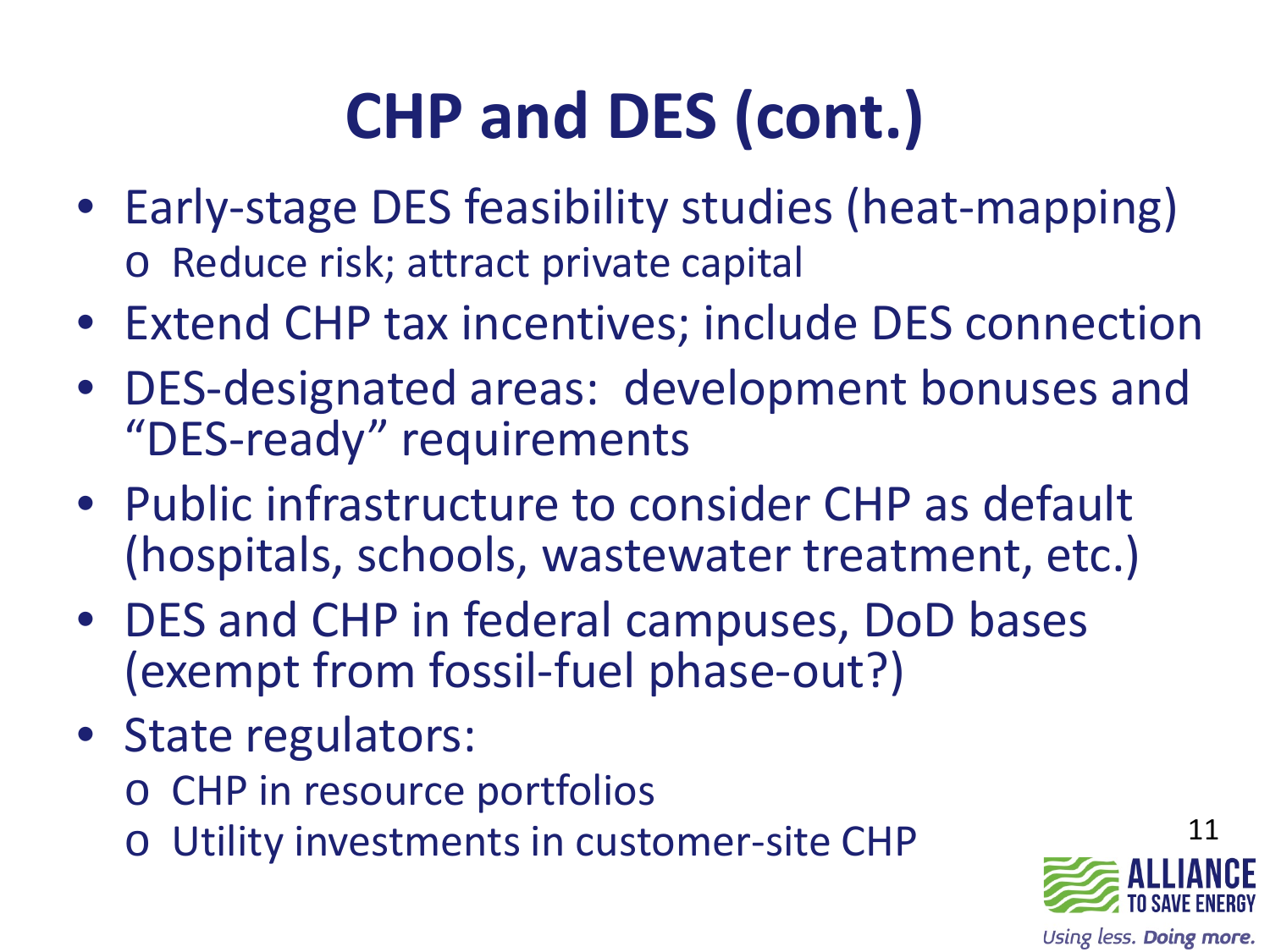#### **Buildings-to-Grid (B2G) and Microgrids**

- B2G connectivity issues are complex and evolving
	- <sup>o</sup> Closely related to "IoT" involving non-energy services and benefits
	- <sup>o</sup> Challenging rate design issues, especially for grid- integration of NZE buildings
	- o How to assure B2G participation for smaller buildings and small-but-numerous loads?
	- o Code issues: few constraints but little support since energy codes focus on annual energy use not TOU
- Chicken-and-egg problem: Need connected devices + integrating framework (protocols, transactions)
- Need a coordinated national data collection effort to better understand:
	- o technical *potential* for controllable loads
	- 12 o *customer willingness* to accept reduction or deferral of energy services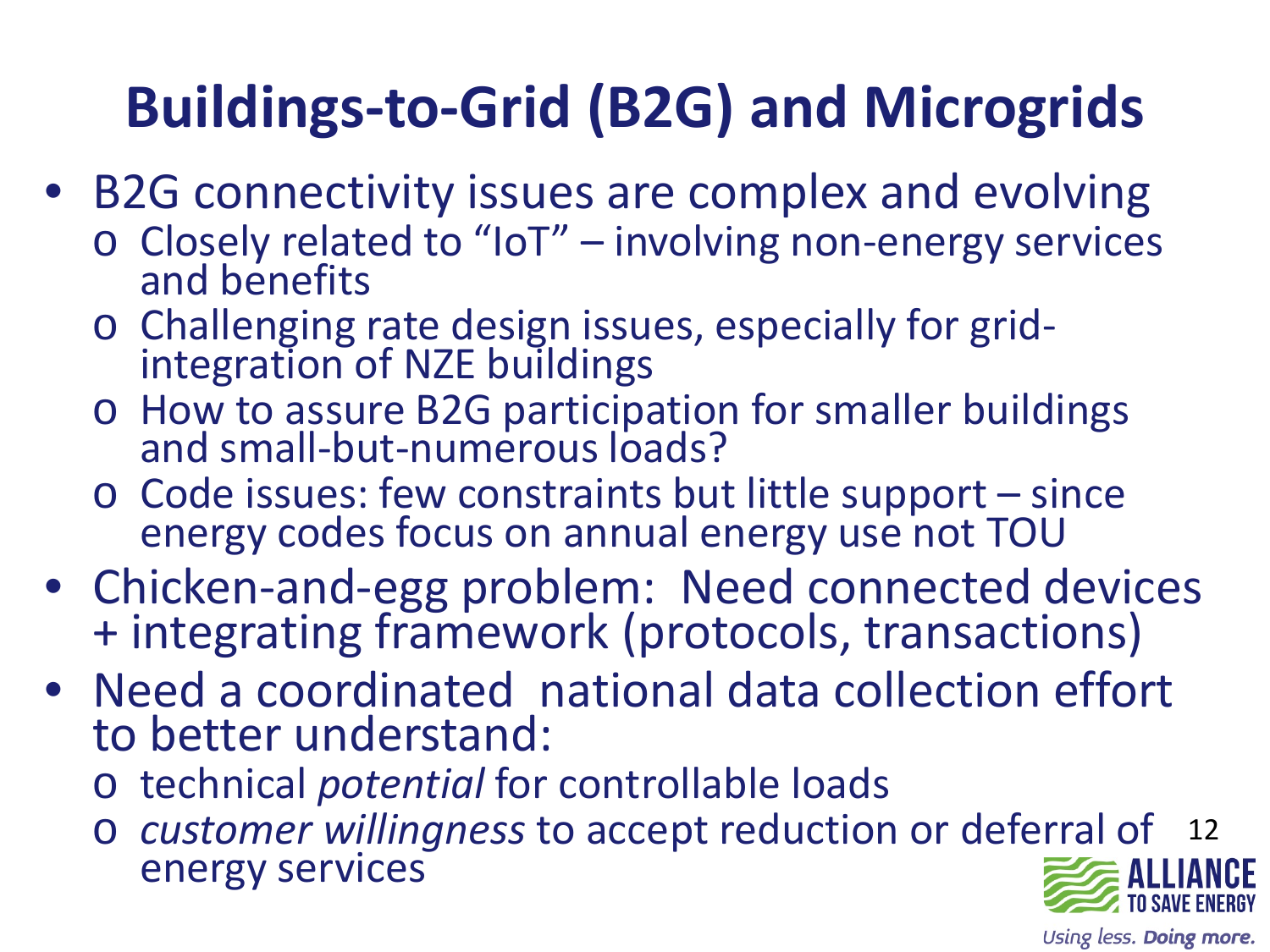#### **Hippocratic Oath for Codes and Emerging Technology**



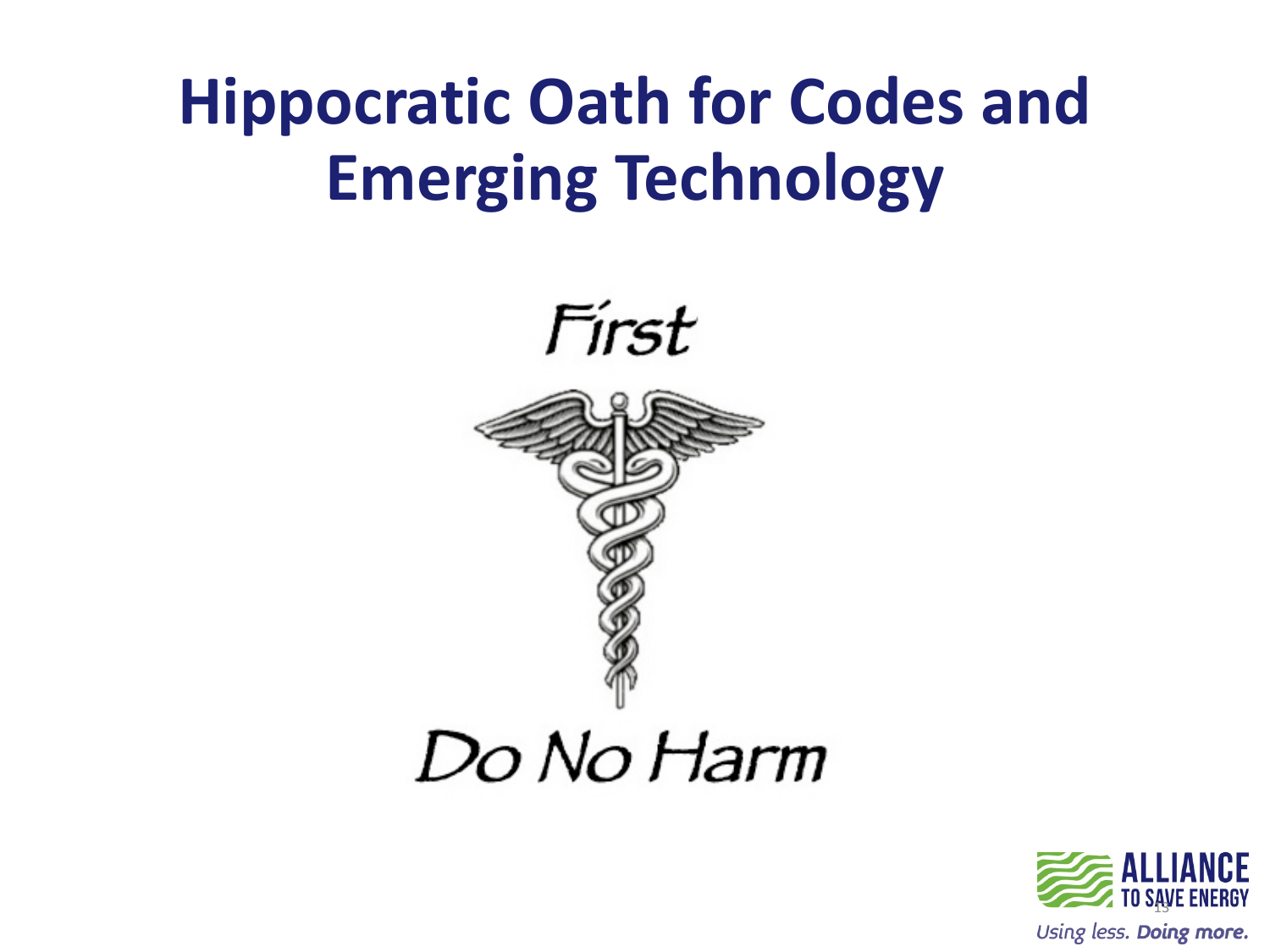#### **Is Energy Efficiency Enough?**

- Should the energy code also consider:
	- –Load controllability (thermal, electric)
	- –Grid-connectivity
	- –Technology-readiness requirements:
	- –Solar, DES, CHP, DC wiring, storage, etc.
- Should these be added to efficiency or alternatives (trade-offs)?
- Good role for Stretch Codes

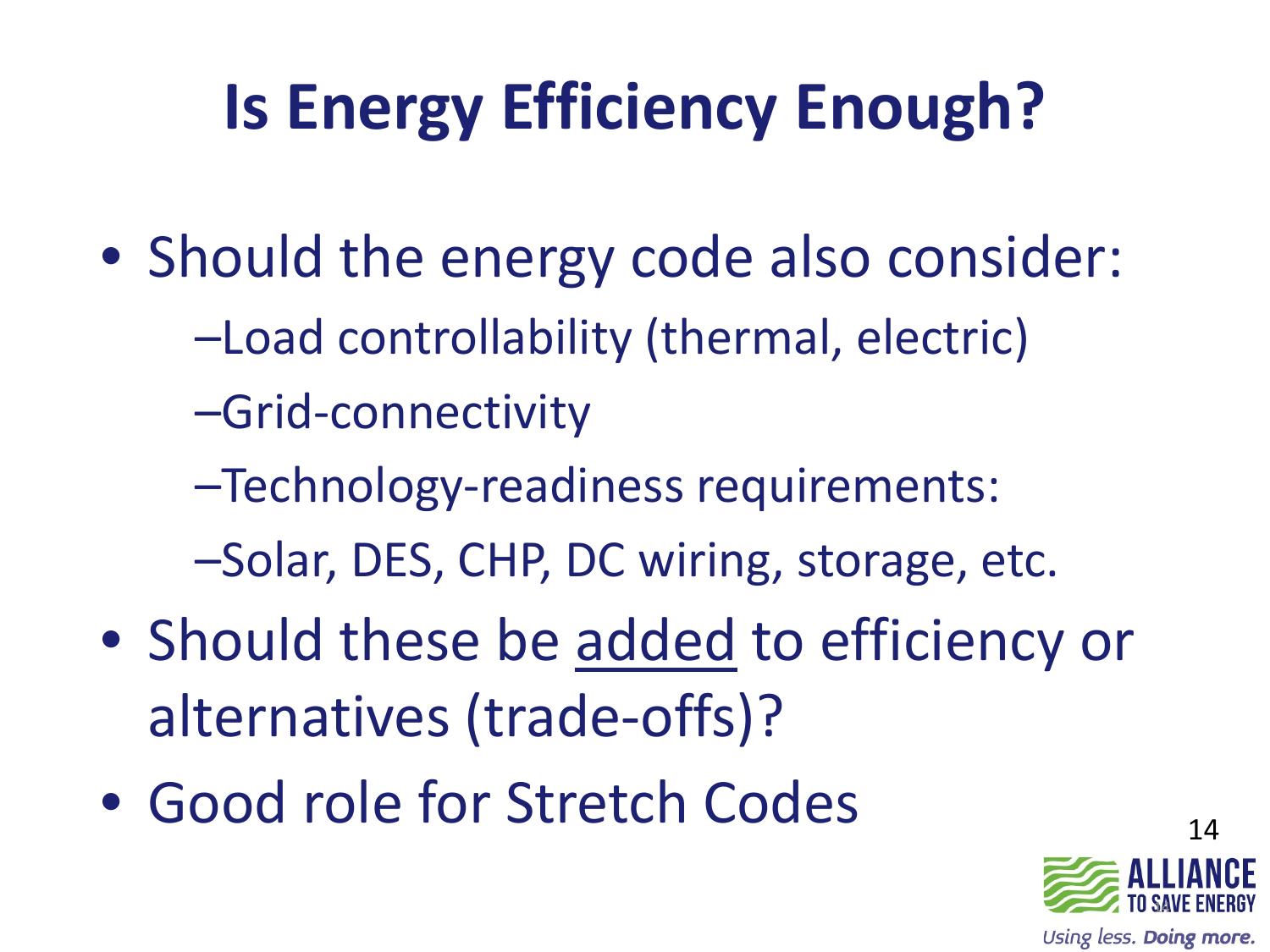#### **Is Whole-building Performance Sufficient to Address System Efficiency?**





#### What's Inside the Black Box??

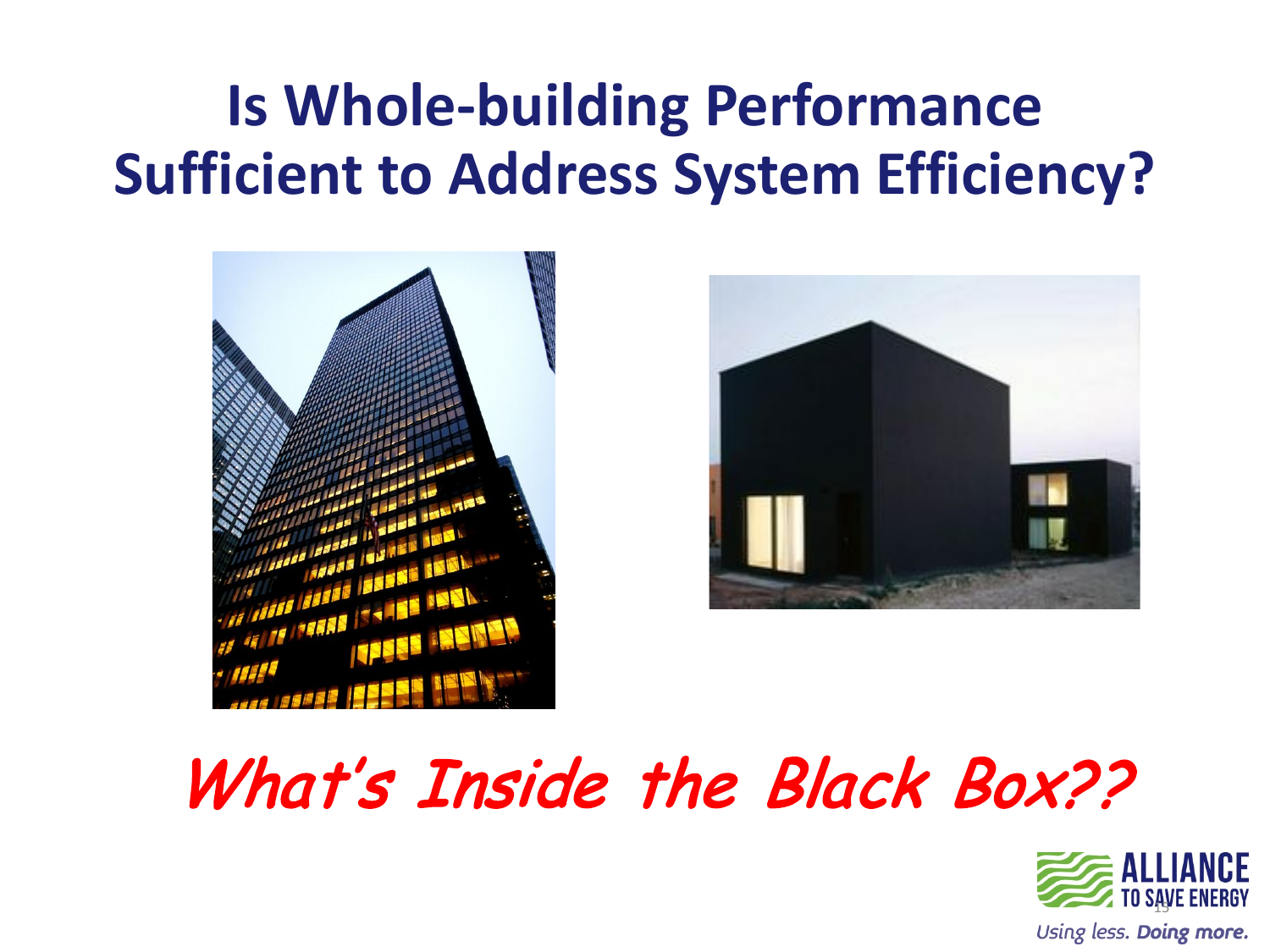#### **Other Code Issues and Opportunities**

- Controls integration: pro's and con's
- Device-level energy reporting
	- o Built-in M&V (?? consumption vs. efficiency)
	- o Feedback to improve test methods and costeffectiveness estimates
	- o More accurate prescriptive credits and performance predictions
	- o Support "outcome-based" compliance
- How to control MELs: via receptacles (code), devices (stds/labels), or *users*?



16